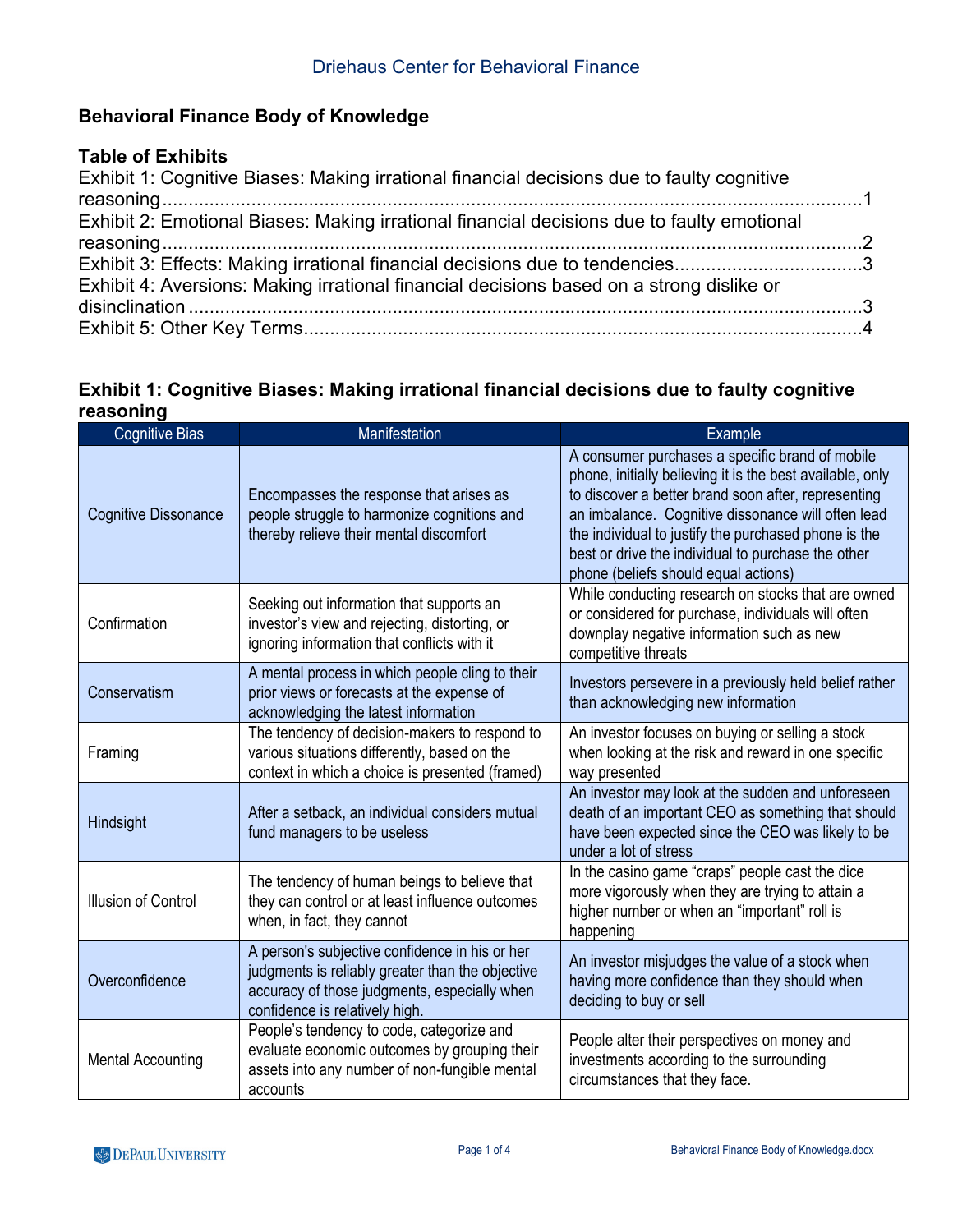## Driehaus Center for Behavioral Finance

| <b>Cognitive Bias</b>            | <b>Manifestation</b>                                                                                                                                                                | <b>Example</b>                                                                                                                                                                                                                                                   |
|----------------------------------|-------------------------------------------------------------------------------------------------------------------------------------------------------------------------------------|------------------------------------------------------------------------------------------------------------------------------------------------------------------------------------------------------------------------------------------------------------------|
| <b>Momentum</b><br>Extrapolation | Assuming recent trends will continue, even if<br>historical evidence and metrics suggest they are<br>unsustainable                                                                  | After a recommended stock has rallied to a realistic<br>price target, the analyst raises the valuation multiple<br>or financial forecast to unrealistic levels to justify an<br>even higher price target that ultimately isn't achieved                          |
| Home Bias                        | 90% of an individual's portfolio is in domestic<br>stocks                                                                                                                           | An academic study from the late 1980s showed that<br>although Sweden possessed a capitalization that<br>only represented about 1% of the world's market<br>value of equities, Swedish investors put their money<br>almost exclusively into domestic investments. |
| Recency                          | A cognitive predisposition that causes people to<br>more prominently recall and emphasize recent<br>events and observations than those that<br>occurred in the rear or distant past | A cruise passenger seeing an equal number of<br>green and blue boats passing by. If the passenger<br>were to see more green boats towards the end of the<br>cruise, the passenger would assume there were<br>more green boats                                    |
| Representativeness               | People tend to perceive probabilities and odds<br>that resonate with their own preexisting ideas                                                                                    | Investors relying on stereotypes when making<br>investment decisions                                                                                                                                                                                             |
| Self-Attribution                 | Taking full credit for wins and placing blame on<br>others for losses                                                                                                               | After a recommended stock goes the wrong way,<br>blaming a colleague (or the sell-side) for conducting<br>shoddy research.                                                                                                                                       |

#### **Exhibit 2: Emotional Biases: Making irrational financial decisions due to faulty emotional reasoning**

| <b>Emotional Bias</b>                      | <b>Manifestation</b>                                                                                                                                                                          | <b>Example</b>                                                                                                                                                                                                   |
|--------------------------------------------|-----------------------------------------------------------------------------------------------------------------------------------------------------------------------------------------------|------------------------------------------------------------------------------------------------------------------------------------------------------------------------------------------------------------------|
| Affinity                                   | An individual's tendency to make irrationally<br>uneconomical consumer choices or investment<br>decisions based on how they believe a certain<br>product or service will reflect their values | A consumer may purchase a fine bottle of well-<br>known wine in a restaurant to impress dinner guests,<br>while a bottle that costs much less could be equally<br>delicious but would not convey the same status |
| Familiarity or<br><b>Availability Bias</b> | Preferring stocks a person is familiar with over those<br>they are less familiar with                                                                                                         | When asked for a favorite stock and replying with the<br>one an investor is most familiar with rather than the<br>one that may have the most upside                                                              |
| Optimism                                   | Being too optimistic about a stock's valuation and<br>future earnings potential                                                                                                               | Modeling a company's EPS growth at a 12% CAGR<br>over the next 2 years, even though it has grown EPS<br>at an 8% CAGR for the past 10 years                                                                      |
| Status Quo                                 | Changing nothing in a portfolio that a grandmother<br>has left                                                                                                                                | After the passing of a grandparent, they leave a<br>stock portfolio which an individual does not change<br>for $10+$ years                                                                                       |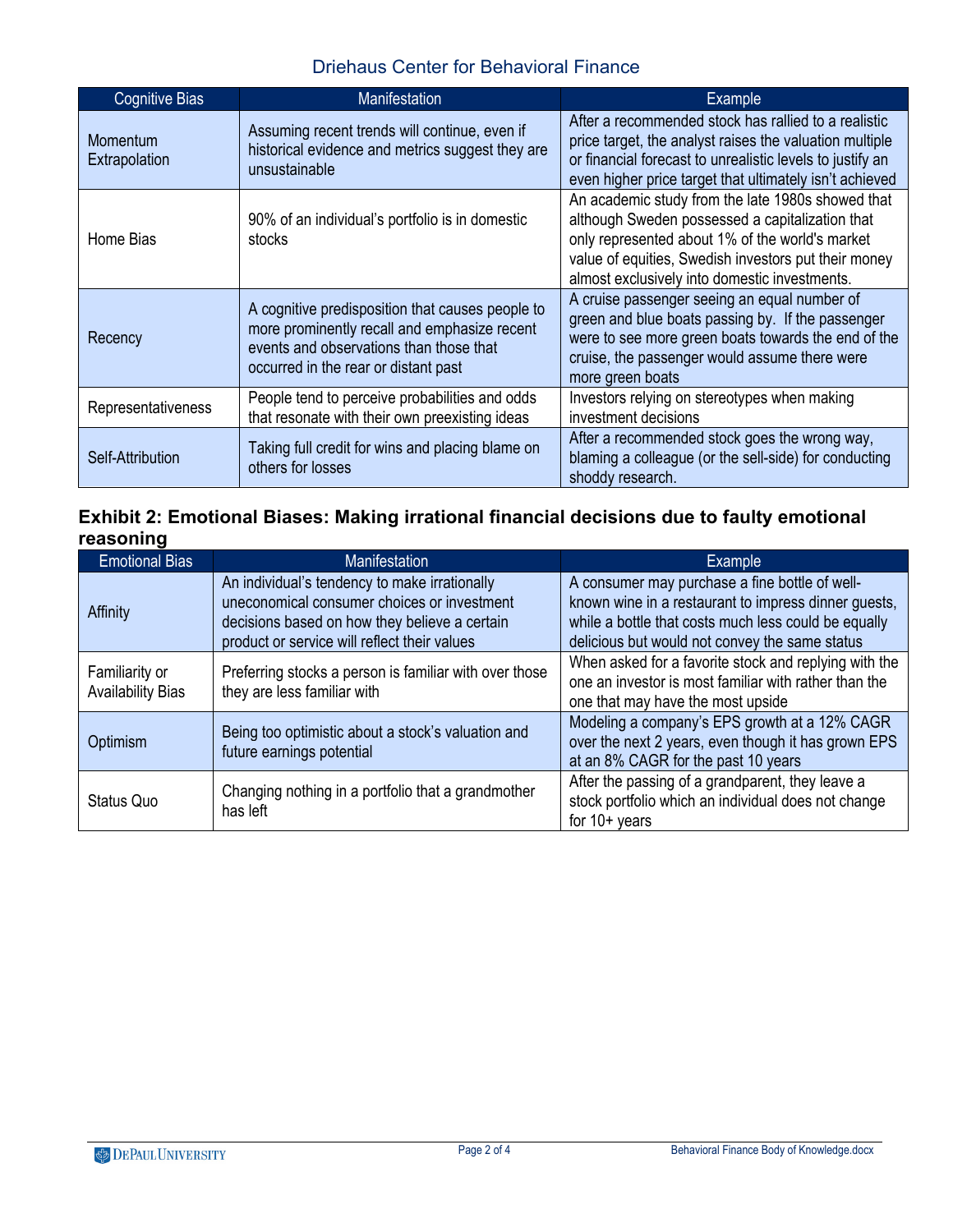#### Driehaus Center for Behavioral Finance

# **Exhibit 3: Effects: Making irrational financial decisions due to tendencies**

| <b>Effects</b>                 | <b>Manifestation</b>                                                                                                  | <b>Example</b>                                                                                                                                                                         |
|--------------------------------|-----------------------------------------------------------------------------------------------------------------------|----------------------------------------------------------------------------------------------------------------------------------------------------------------------------------------|
| <b>Disposition Effect</b>      | Holding on to losing securities longer than those that<br>are earning                                                 | An investor refuses to sell a stock that has lost<br>value, hoping it will bounce back                                                                                                 |
| Snakebite Effect               | Categorically dismissing a stock as a bad investment<br>due to substandard performance in the past                    | Telling someone, "I can never own that stock"                                                                                                                                          |
| <b>Sunk Cost Fallacy</b>       | Investing considerable time or capital into a given<br>stock prevents an individual from looking at it<br>objectively | When analysts initiate coverage on an entire sector,<br>they may mistakenly recommend many of the<br>names, when only one or two are likely to<br>substantially outperform the market  |
| The "House<br>Money Effect"    | Take more risks after bringing in unexpected gains                                                                    | Capital is kept separate from recent profits, leading<br>investors to view said profits as disposable. As a<br>result, they are more inclined to take greater risks<br>with the money. |
| The Endowment<br><b>Effect</b> | People value stocks they own more than stocks that<br>they do not own                                                 | Investors tend to stick with certain assets because of<br>familiarity & comfort, even if they are inappropriate or<br>become unprofitable.                                             |

#### **Exhibit 4: Aversions: Making irrational financial decisions based on a strong dislike or disinclination**

| Aversions                      | <b>Manifestation</b>                                                                                                                                     | Example                                                                                                                                                                                                                |
|--------------------------------|----------------------------------------------------------------------------------------------------------------------------------------------------------|------------------------------------------------------------------------------------------------------------------------------------------------------------------------------------------------------------------------|
| Anxiety                        | Allowing elevated levels of anxiety to lead to<br>investment decisions that are not based on sound<br>analysis and research                              | Feeling the need to change a view toward a stock on<br>a weekly or monthly basis, even though<br>fundamentals haven't changed                                                                                          |
| <b>Extremes</b><br>Aversion    | Never choosing the safest or riskiest funds                                                                                                              | When planning for their futures, many retirees can<br>succumb to Extreme Loss Aversion, clinging to their<br>money like a passenger on the Titanic holds onto a<br>floating plank of wood.                             |
| Loss-Aversion                  | Greater sensitivity to losses than gains                                                                                                                 | An analyst finds a new rationale to keep<br>recommending a stock that hasn't been performing<br>as well as originally expected                                                                                         |
| Myopic Loss<br>Aversion        | Loss aversion combined with a tendency to evaluate<br>outcomes frequently                                                                                | Investors take a view of their investments that is<br>strongly focused on the short term, leading them to<br>react too negatively to recent losses, which may be<br>at the expense of long-term benefits               |
| <b>Regret Aversion</b>         | Investors trying to avoid the possibility of regret<br>when they made decisions                                                                          | Regret-averse people may fear the consequences of<br>both errors of omission (e.g., not buying the right<br>[optimal] investment property) and commission (e.g.,<br>buying the wrong [suboptimal] investment property) |
| Rules of Thumb<br>(Heuristics) | Blindly relying on or over-using mental shortcuts or<br>heuristics to make investment decisions without<br>checking to ensure they are reliably accurate | Recommending a stock or a sector every time its<br>P/E ratio drops below 12x forward earnings and<br>selling every time it moves above 15x                                                                             |